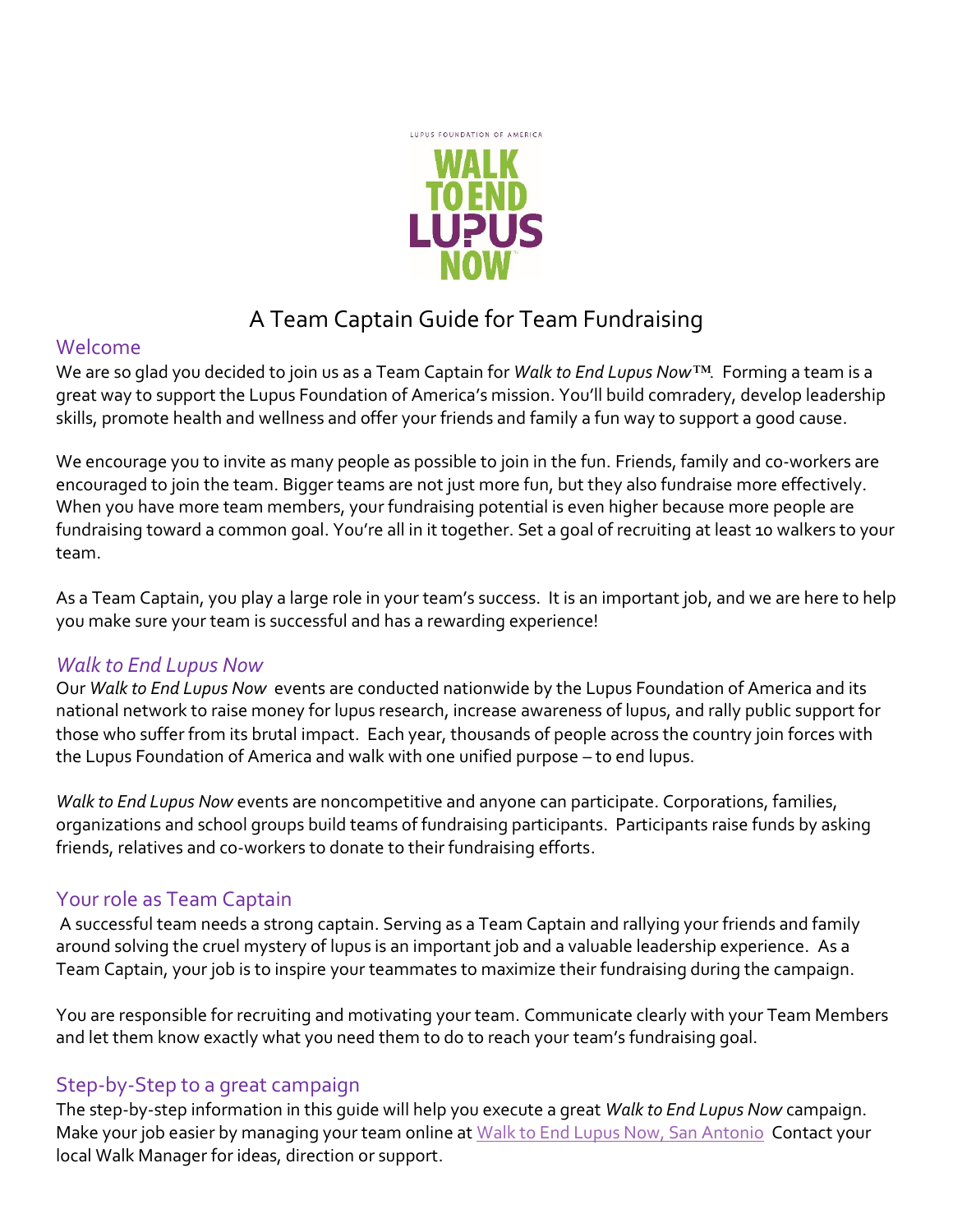## Let's get organized

Work with your *Walk to End Lupus Now* local Walk Manager to help you plan your fundraising campaign. The first step is to get your core team together.

- o Meet with your *Walk to End Lupus Now* Walk Manager and develop a plan that includes fundraising goals, registration benchmarks, fundraising ideas, resources and next steps
- o Set up your team fundraising page on [Walk to End Lupus Now, San Antonio](http://chapters.lupus.org/site/TR/WTELN/LFALoneStarChapter?pg=entry&fr_id=1890)
- o Send an email to your friends and family announcing that you're fundraising for the Walk and encourage them to join your team. You can also recruit Team Members via social media by posting your message on Facebook or Twitter
- o Start with a goal of recruiting at least 10 people to your team.
- o Work with your *Walk to End Lupus Now* Walk Manager to schedule a Team Captain training with you. Encourage each of your Team Members to recruit 10 of their contacts
- o Ask your place of worship and local businesses to support the team or walk with you
- o Check with your Human Resource department and your teammates' for more information about a company matching gift program

## Plan

## Three Months Before Walk Day

- o Promote *Walk to End Lupus Now* and your team's fundraising efforts on your Facebook page. Share a team photo, your goal and instructions for people to register or support the team
- o Post information about your team in the community with your contact info. Post at your church, local coffee shop or the break at your office
- o Send updates every few weeks to celebrate the team's progress and online registrations
- o Arrange for fun incentives to motivate the team, like a gift card, raffle item or wacky incentive that you'll do yourself

## Fundraise

## Two Months Before Walk Day

Encourage fundraising – meet with your teammates to gauge progress and share successful fundraising tactics. Make it fun by organizing fundraising events and encouraging teammates to challenge each other.

- o Coach your Team Members on how to raise \$250. Encourage them to raise \$250 in 10 days by asking 10 people for \$25. Remind them to utilize their social media to fundraise
- o Utilize your Fundraising Center to send motivating emails encouraging your team to fundraise
- o Check in with your teammates at least twice a month. Encourage fundraising and celebrate minimilestones with team-wide emails. Update the progress of the team and make it a daily or weekly competition. Give a prize to the most successful fundraiser each day or week
- o Update your team webpage with success stories and progress

## One Month Before Walk Day

- o Schedule a call with your *Walk to End Lupus Now* Walk Manager to review results to date and strategize other fundraising opportunities
- o Announce fundraising progress and remind the team of the overall fundraising goal
- o Renew efforts to secure local businesses or other community partners to support the team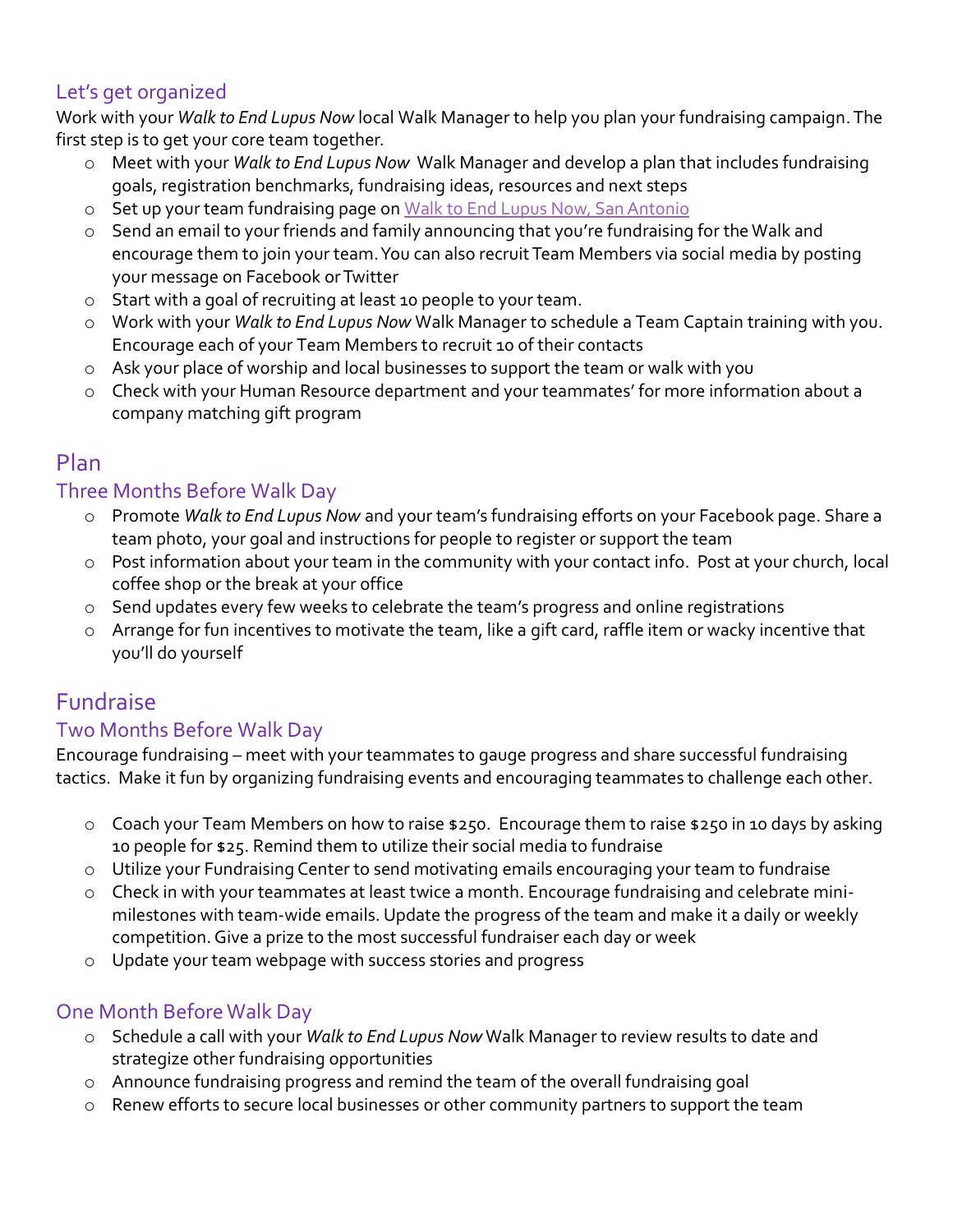## **Walk**

## Leading up to Walk Day

- o Assess fundraising efforts and strategize on last minute fundraising efforts
- o Confirm with your Team Members when they will arrive and what they will bring (signs, shirts etc.)
- o Check the weather and let Team Members know if they should prepare for sun or rain
- o Email and post when and where Team Members will meet and how to turn in any cash or check donations.
- o Talk to your Walk Manager about capturing photos of your team for post-walk promotion

#### Post Walk

- o Send thank you notes to all your Team Members, donors and supporters with the results and thank them for their personal fundraising efforts
- o Encourage Team Members to send a follow-up email to those who didn't donate, share the walk experience and provide them one more chance to donate
- o Collect and turn in all outstanding pledges and matching gift forms
- o Encourage Team Members to complete the post-walk survey sent by the LFA
- o Host a post walk meeting with Team Members to secure their support for next year

### Recognition

The Lupus Foundation of America appreciates the efforts and accomplishments of each individual who participates. We acknowledge and recognize our teams and walkers.

When your team achieves fundraising benchmarks, you are presented with a team sign that you can display at the walk and a team tent to gather your Team Members. Check with your Walk Manager on these financial benchmarks and benefits.

Team Members who raise \$100 become members of Club 100 and receive the commemorative *Walk to End Lupus Now* t-shirt. Raise \$1,000, and you'll receive the *Walk to End Lupus Now* medal. Check out our website at [Walk to End Lupus Now, San Antonio](http://chapters.lupus.org/site/TR?fr_id=2121&pg=entry) for details on more great incentives.

### Partnership Opportunities

Corporate sponsors are key to the success of *Walk to End Lupus Now.* Each year, major corporations, local companies and small businesses across the country sign on as sponsors of *Walk to End Lupus Now*. By doing so, they provide support and help engage their employees to raise awareness and funds for the Lupus Foundation of America.

The relationship between the Lupus Foundation of America and the businesses that choose to support us is mutually beneficial. We provide marketing benefits, recognition opportunities and help spotlight the good work our corporate sponsors are doing for the community. To learn more about our sponsorship opportunities, please contact your local Walk Manager.

### About the Lupus Foundation of America

The Lupus Foundation of America is the only national force devoted to solving the mystery of lupus, one of the world's cruelest, most unpredictable and devastating diseases, while giving caring support to those who suffer from its brutal impact. Through a comprehensive program of research, education, and advocacy, we lead the fight to improve the quality of life for all people affected by lupus. You can learn more about the Lupus Foundation of America's programs and services by visiting lupus.org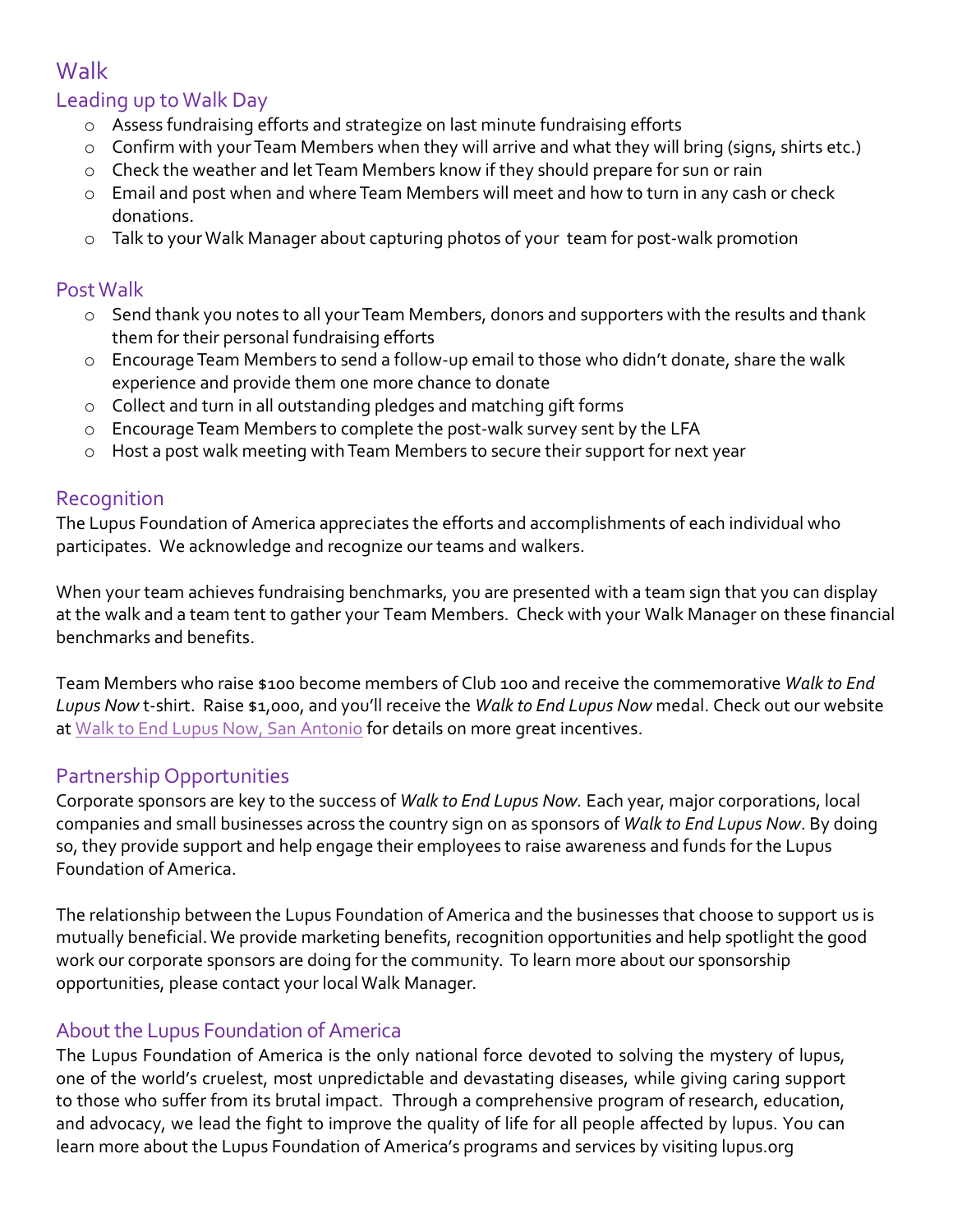## About Lupus

Lupus is one of the cruelest, most mysterious diseases on earth—an unpredictable and misunderstood autoimmune disease that ravages different parts of the body. It is difficult to diagnose, hard to live with and a challenge to treat.

#### Did you know?

- An estimated 1.5 million Americans have lupus and ninety percent of the people with lupus are women; however, men and children also develop the disease
- Research shows that nearly two-thirds of all Americans know little or nothing about lupus beyond the name
- Despite the widespread prevalence of lupus, research has remained underfunded relative to its scope and devastation
- Lupus is two to three times more common among African Americans, Hispanics/Latinos, Native American, and Asians – a disparity that remains unexplained
- More than half of the people with lupus suffer four or more years and visit three or more doctors before receiving a correct diagnosis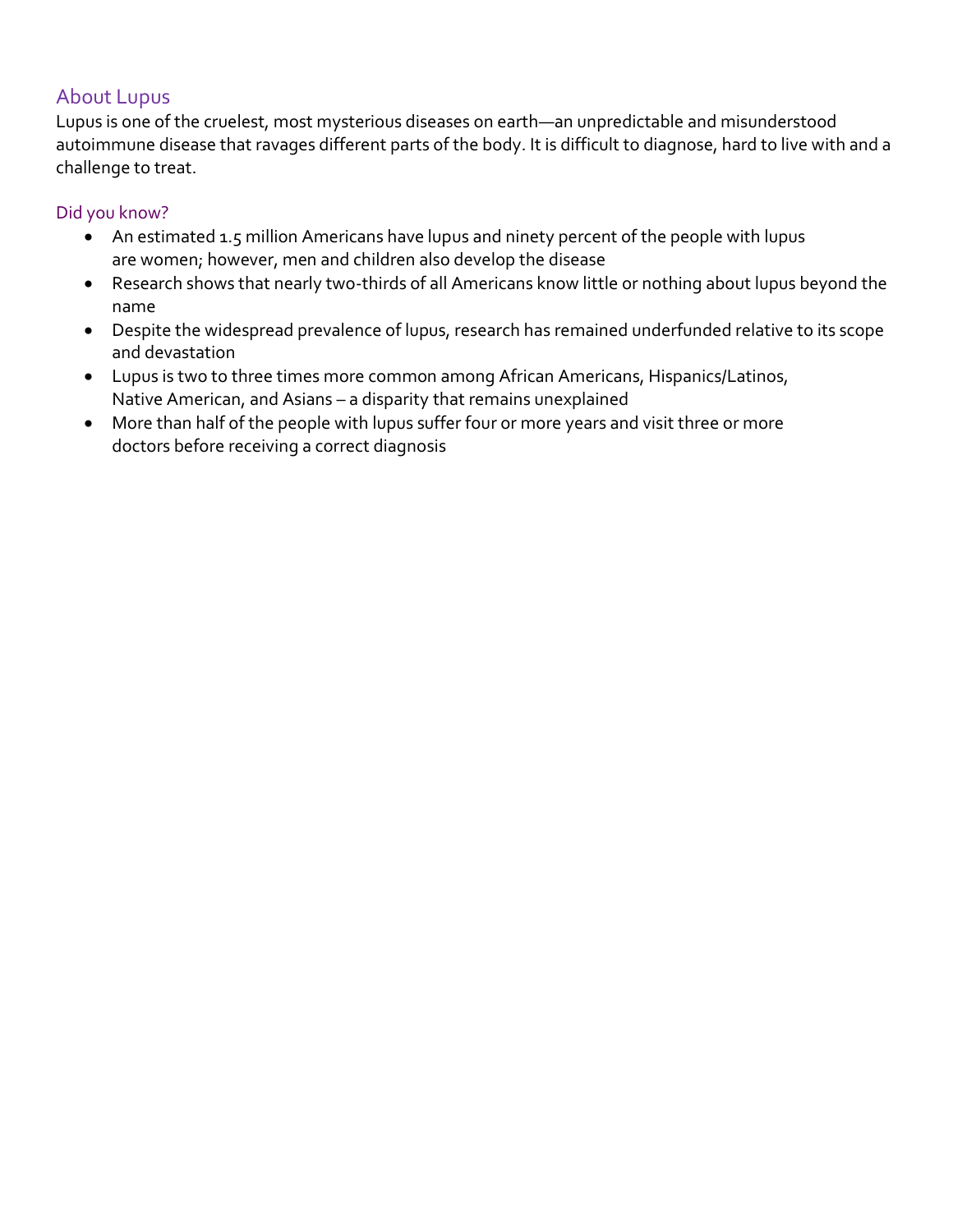## Fundraising Ideas

In addition to online fundraising, you can fundraise in other ways:

OTeam Events: There are endless opportunities to turn your resources, contacts, skills, and interests into ways to raise money for your team. In addition to raising more money, creative fundraising ideas like these can build team spirit.

- o Theme Parties
- o Dress-Down Days
- o Garage Sales
- o Bake/Book Sales
- o Car Wash
- o Candy Sales
- o Brown Bag Days
- o Auctions o Softball/Bowling
- o Guest Bartending
- o Bingo Night
- o Potluck Dinner
- o Wine Tasting
- o 50/50
- 
- o Raffles<br>o Brown Bag Days o Brown Bag Days
	- o Pancake Breakfast
	- o Club Donations
	- o Curse Jar
	- o Chili Cook off
- o Chili Cook off<br>o Payroll deduction

#### O Engage Your Community

- o Church Bulletin Place an advertisement in your Church bulletin sharing your participation with the congregation.
- o Local Stores Ask a local store manager what the "hot item" is these days and THEN ask them if they would be willing to donate a percentage of the sales from that particular item to the Lupus Foundation of America.
- o Bowling Nights Plan a fun night of bowling at your local lanes. Ask the owner to waive the cost of bowling and you can collect that money and turn it into pledges.
- o Fundraising Dinner at Your Local Favorite Restaurant Ask your favorite local restaurant to host a fundraising dinner for you. They supply the food and you supply the patrons. All proceeds benefit the Lupus Foundation of America and your fundraising efforts toward the walk
- O Internal Incentives: Develop creative internal incentives to reward Team Members who reach certain fundraising levels. Examples include a team t-shirt, gift cards, or recognition on the team page. Communicate these incentives often.
- O Matching Gifts: Remind your Team Members and donors to submit matching gift forms (if applicable) or volunteer hour forms to their respective companies. It can be an easy way to double your fundraising dollars.
- O Social Media Outreach: Share your story and participation through Facebook, increase awareness with Twitter. Highlight your involvement on your LinkedIn profile.